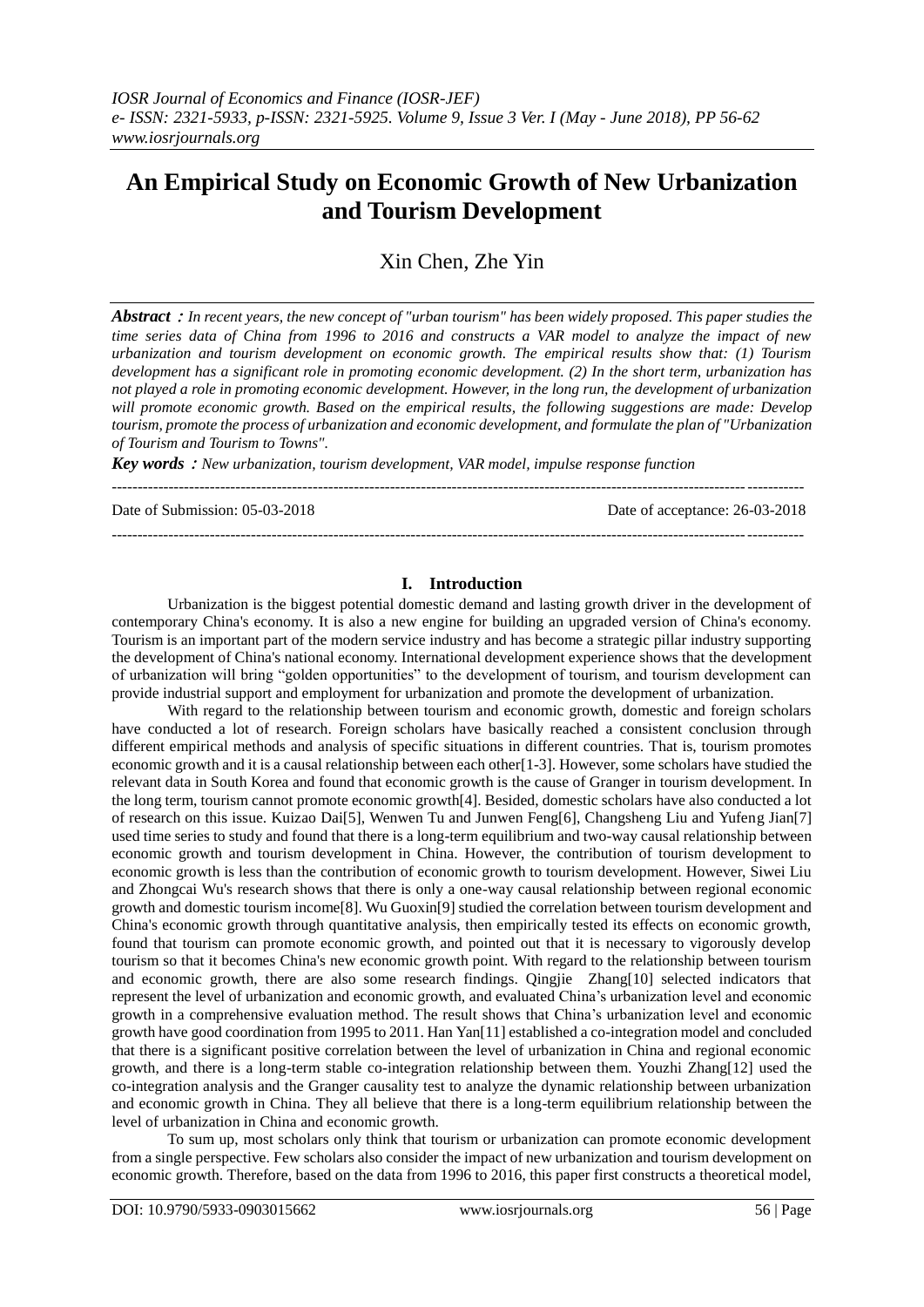and then constructs a VAR model to consider the impact of new urbanization and tourism development levels on economic growth. This study has certain practical significance for tourism development and economic development.

The software used in this article is R.

1 Theoretical model, variable selection and data processing

## **1.1 Theoretical model**

In order to measure the impact of tourism development on economic growth in the context of "tourism urbanization and urban tourism", we draw on the research ideas of Zhang Min[13] to base the traditional Cobb-Douglas production function. Above, after adding the level of urbanization and tourism development as its input elements, the model is as follows:

$$
Y_t = A U_t^{\mu} K_t^{\alpha} L_t^{\beta} T_t^{\gamma}
$$

In the formula, A denotes the efficiency parameter, which depends on the combined effects of various factors,  $K_t$  denotes capital,  $L_t$  denotes labor, and  $\alpha$  and  $\beta$ 

 denote elastic coefficients of capital and labor share, respectively. What's more,  $U_t$  and  $T_t$  represent the indicators of urbanization and tourism development, respectively and  $\mu$  and  $\gamma$  represent the coefficient of elasticity of output of urbanization and tourism development, respectively.

After obtaining logarithm on both sides of this function, the linear model is obtained:

development, respectively.<br>After obtaining logarithm on both sides of this function, t<br> $\ln Y_t = \ln A + \alpha \ln K_t + \beta \ln L_t + \mu \ln U_t + \gamma \ln T_t$ 

In the formula, let  $c = \ln A$ , and after embodying each variable, we obtain an empirical analysis of the measurement model: :

 $\ln GDP_r = c + \alpha \ln K_r + \beta \ln L_r + \mu \ln U_r + \gamma \ln T_r + \varepsilon_r$ 

Among them:  $GDP_t$  represents per capita real GDP,  $K_t$  represents material capital investment,  $L_t$  represents labor input,  $U_t$  represents urbanization level, and  $T_t$  represents tourism development level. At the same time, the coefficients  $\alpha$ ,  $\beta$ ,  $\mu$ ,  $\gamma$  represent the elasticity coefficient of capital investment, labor input, new urbanization level, and tourism development level respectively.

#### **1.2 Variable selection**

Since the reform and opening up, China's urbanization has experienced a low and rapid development process. From the Northam curve, we can see that the three phases of urbanization are 30% and 70%. When the urbanization rate is 30%, the acceleration of urbanization gradually increases and the speed is greatly increased [14]. As can be seen from Figure 1, in the process of urbanization in China, it reached 30.48% in 1996, and this is an inflection point. Since 1996, urbanization has accelerated. Considering the availability of data, this paper is based on the data from 1996-2016 in the "China Statistical Yearbook" and the "Compilation of New China's 60 Year Statistics."

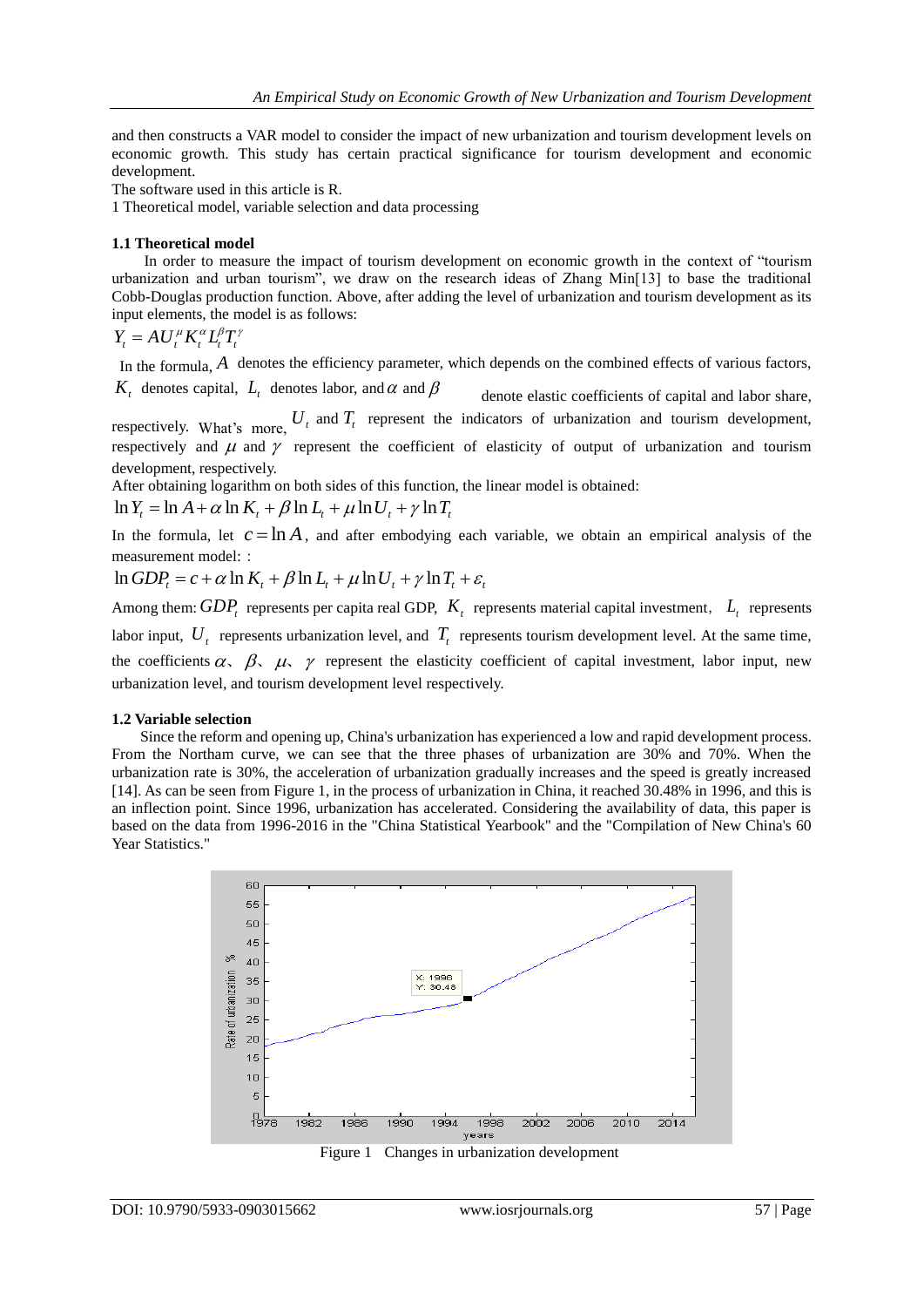Generally speaking, economic growth can be expressed in terms of the increase in the total value of national output. Taking into account the population and price factors, the per capita nominal GDP can no longer represent economic growth. Therefore, the average per capita real GDP is used as an index to measure China's economic growth, denoted as  $GDP_t$ . Both endogenous growth theory and classical growth theory emphasize the role of material capital for economic growth. Due to the difficulty of data acquisition, this article uses the total social fixed asset investment to represent the material capital input, denoted as  $K<sub>t</sub>$ .

Using the number of employed labor force in the current year to measure labor input, it is recorded as *Lt* . At present, most scholars use a single indicator and a composite indicator method to use urbanization indicators.Among them, the composite index approach takes into account the complex persistence in the process of urbanization, but it is relatively arbitrary in the selection of indicators. The single index method, that is, the urbanization rate index, is the most commonly used ratio of urban population to the total population, which is concise and clear[15]. Therefore, the use of urbanization rate as an indicator to measure the level of new urbanization in this paper is more scientific, which is recorded as  $U_t$ . Both urbanization and tourism development interact economically. In previous studies, most scholars used tourism revenues, employees, and tourism companies as interpretive indicators. However, employees and tourism companies have a strong correlation with tourism revenue and will ultimately be reflected by tourism revenue. The total tourism income measures the scale and level of tourism development, including the two parts of international tourism foreign exchange revenue (recorded as  $IR_t$ ) and total domestic tourism expenditure ( $TR_t$ ), denoted as  $T_t$ . In order to eliminate the possible heteroscedasticity of the time series, the author performed a natural logarithmic transformation on the data, and the logarithmic transformation will not change the co-integration relationship of the original time series. ln*T* 、 ln*U* and ln*GDP* are the natural logarithm values of actual tourism revenue, urbanization rate, and actual per capita GDP, respectively.

# **1.3data processing**

First, deal with total tourism income. Collecting the RMB-US dollar exchange rate from 1996 to 2016, we use the direct quotation method:  $IR_t = IR_t * (RMB)$  to USD exchange rate) and convert the foreign exchange revenue of tourism into foreign exchange income in RMB (recorded as  $IR_t$ ). Second, taking into account that the per capita GDP, international tourism foreign exchange revenue, and total domestic tourism spending in the statistical yearbook are nominal values, the effect of changes in the price level has not been removed, and the true situation of the economy cannot be faithfully reflected.Therefore, using the consumer price index (reported as  $CPI_t$ ) and the per capita GDP index ( $GDPI_t$ ) of the period 1996-2016, the respective actual values were obtained (based on 1996 as the base period during the conversion process)[16]. The specific conversion process is as follows:

 $actualTR_i = (nameTR_i / CPI_i) *100$ '  $GDPI<sub>i</sub> = (GDPI<sub>i</sub> / GDPI<sub>1996</sub>) * 100$  $\int_{\theta=0}^{\theta=0}$   $\int_{-\pi}^{\pi}$  to the transmersion  $IR_{i}^{+}/CPI_{i}$  )  $*100$ '  $actualIR<sub>i</sub> = (nameIR<sub>i</sub> / CPI<sub>i</sub>) * 100$ <br> $actualGDP<sub>i</sub> = nameGDP<sub>1996</sub> * GDPI<sub>i</sub> / 100$  $T_t = IR_t + TR_t$ 

2Empirical test

# **II. Time Series Analysis Based On VAR Model**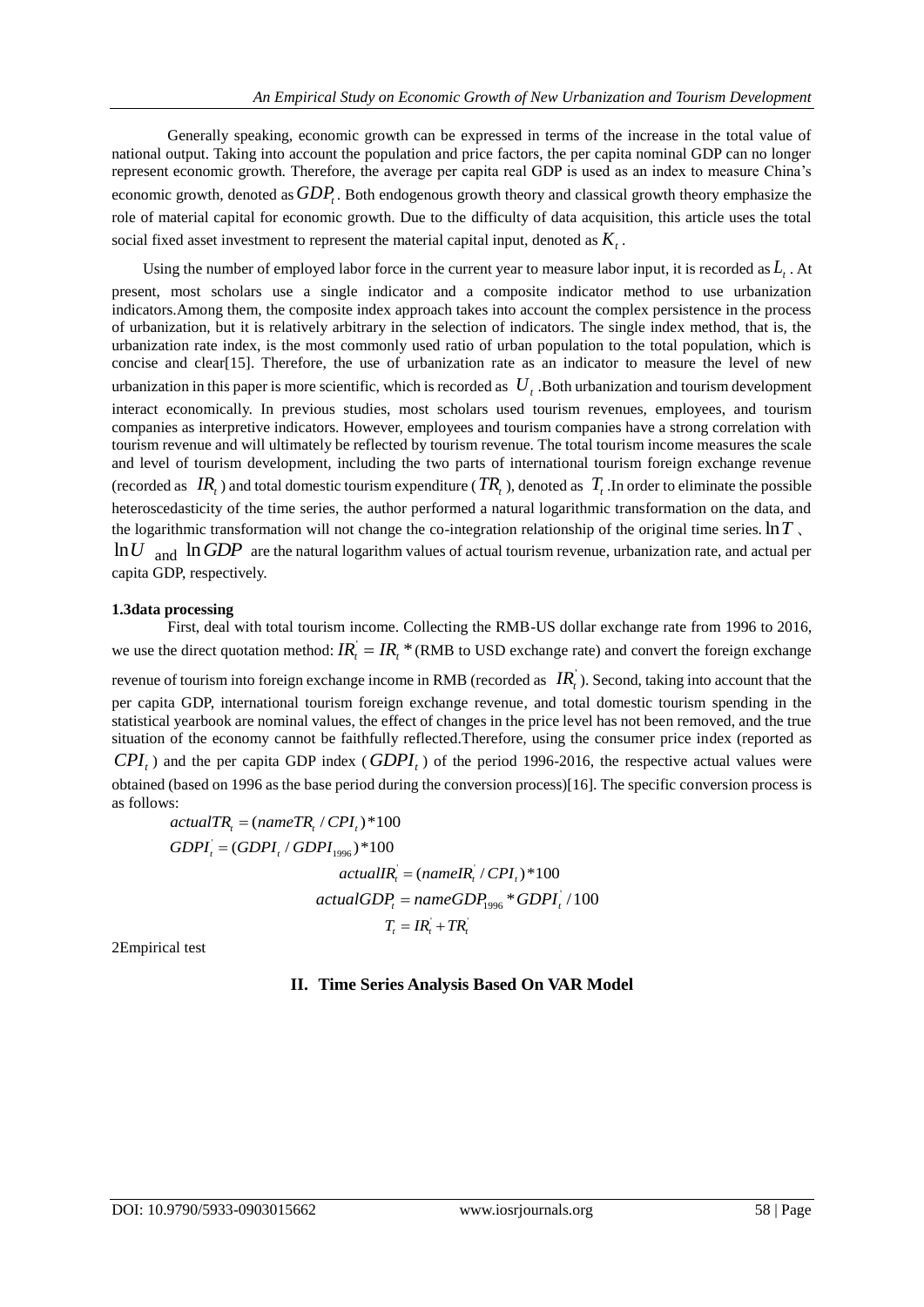

Figure 2 timing diagramFigure 3 Differential sequence diagram

1) Stability test. From Figures 2 and 3, it can be seen that  $\ln T$ ,  $\ln U$ , and  $\ln GDP$  have a common upward trend in the 1996-2016 interval, and the upward trend of  $\ln T$  is more pronounced. However, all three sequences showed a steady growth trend and showed non-stationary. To begin with, in order to eliminate common trends, the variables are processed differentially. As shown in figure 3, the observations of the second-order differential series of the variables fluctuate around the zero-mean value, and the amplitude variation is not sharp. So the second-order difference sequence may be a stationary sequence. If it is stable, further unit root tests are required. Furthermore, it's necessary to use the ADF test in the unit root test to test the smoothness of the data by R. The test results are shown in Table 1. From Table 1, we can see that at the 5% level of significance,  $\ln T$ ,  $\ln U$  and  $\ln GDP$  are non-stationary time series, and  $D^2 \ln T$ ,  $D^2 \ln U$  and  $D^2 \ln GDP$  are stationary time series.

Under this condition, we can carry out the next test to verify the long-term co-integration relationship between stationary sequences.

Table1 Results of ADF unit root test of variables

| Variable      | Test form | <b>ADF</b> statistics | 1%threshold | 5% threshold | 10% threshold | Conclusion     |
|---------------|-----------|-----------------------|-------------|--------------|---------------|----------------|
| ln T          | (C,T,0)   | $-1.5817$             | $-4.38$     | $-3.60$      | $-3.24$       | Non-stationary |
| ln U          | (C,T,2)   | $-1.8627$             | $-4.38$     | $-3.60$      | $-3.24$       | Non-stationary |
| $\ln GDP$     | (C,T,1)   | $-1.644$              | $-4.38$     | $-3.60$      | $-3.24$       | Non-stationary |
| $D^2 \ln T$   | (C,T,1)   | $-4.617$              | $-4.38$     | $-3.60$      | $-3.24$       | smooth         |
| $D^2 \ln U$   | (C,T,1)   | $-5.4715$             | $-4.38$     | $-3.60$      | $-3.24$       | smooth         |
| $D^2 \ln GDP$ | (C,T,1)   | $-5.1657$             | $-4.38$     | $-3.60$      | $-3.24$       | smooth         |

According to the results in Table 1,  $\ln T$ ,  $\ln U$  and  $\ln GDP$  have 1%, 5%, and 10% significance level, the sequence is not stable, but the second-order difference rejects the null hypothesis that there is no unit root. In a word, all variables are second-order single integer sequences that satisfy the conditions of the co-integration test. That is, the sequences are all monotonous to the second order.

2) Co-integration test. Since all variables are second-order monotonic and are non-stationary time series, there may be a co-integration relationship between the variables. A co-integration test is required to determine whether there is a long-term stable co-integration relationship among variables.The E-G test is used here.

First, use OLS to estimate the regression equations for  $\ln GDP$  and  $\ln T$  and  $\ln U$ . The results are as follows: First, use OLS to estimate the regression equation refersed.<br>InGDP =  $3.4915 + 0.1073\ln U + 0.8325\ln T$ 

 $(1.575)(-0.094)(2.885)$ 

$$
R^2 = 0.9159 R_{\text{adjust}}^2 = 0.9066
$$

 $DW = 1.0265$   $F = 3.835$ 

Then, the ADF test is performed on the residual sequence of this equation. The results are shown in Table 2.

Table2Residual sequence unit root test result

Variable Test form ADF statistics 1%threshold 5%threshold 10%threshold Conclusion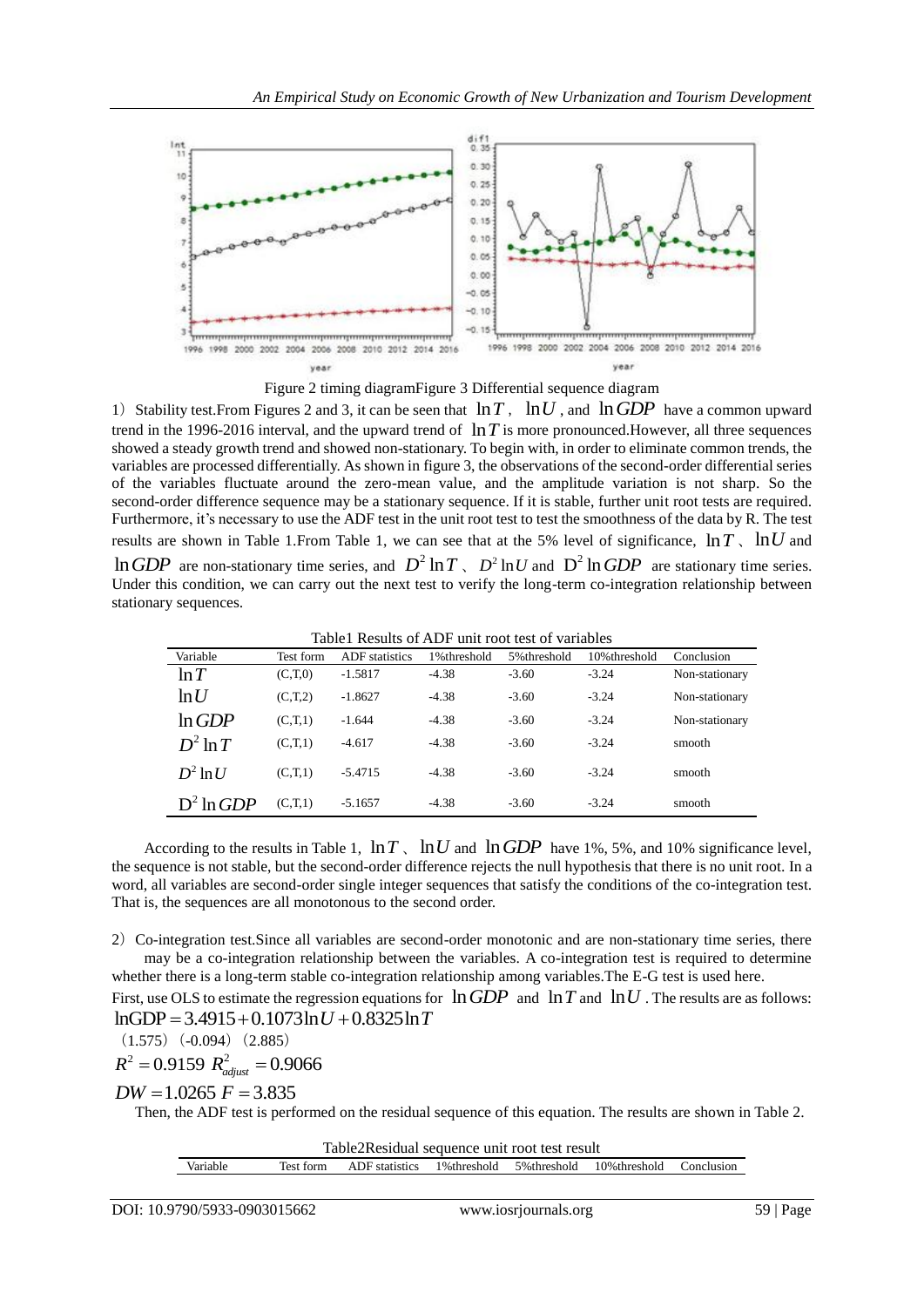| residual         | (C,T,0) | $-2.6616$ | $-2.66$ | $-1.95$ | $-1.6$ | smooth |
|------------------|---------|-----------|---------|---------|--------|--------|
| <b>Vresidual</b> | (C,T,1) | $-2.0553$ | $-2.66$ | $-1.95$ | $-1.6$ | smooth |

From the table, it can be seen that at the 1% significance level, the ADF value of residual is less than the critical value, and the ADF value of Vresidual is greater than the critical value. Therefore, choosing residual to measure smoothness is more appropriate. In conclusion, at the 1% level of significance, the series of regression residuals of per capita real GDP, total tourism income, and urbanization rate are zero-ordered and it's are written as: residual,  $\sim I(0)$ .

This shows that there is a co-integration relationship between the three, and growth or reduction has a synergistic effect for them. The coefficient of regression estimation in the above equation shows that the goodness of fit is high and the overall explanatory power is strong. The regression coefficients determine the elasticity between the per capita real GDP, the urbanization rate, and the total tourism income respectively. That is, when the urbanization rate is assumed to be constant, the per capita real GDP will increase by 0.8325 percentage point for each additional 1 percentage point; When the level of development is unchanged, the per capita real GDP will increase by 0.1073 percentage points for every one percentage point increase. Therefore, in the process of urbanization, China must also do a good job in the construction of tourism.

# 3) VAR model

VAR model can be used to test the short-term dynamic interaction mechanism, which is an extension of the autoregressive model. Its focus is more on the relationship between variables and the lagged structure of variables. Before building a VAR model, determine the model's lag order. The lag order of the model refers to the most reasonable model used to evaluate how many lag orders are established. And then, the results of the lag order are shown in Table 3.

| Table 3 Lag results |                 |                 |                 |                  |  |  |  |
|---------------------|-----------------|-----------------|-----------------|------------------|--|--|--|
| Lag                 | AIC             | HО              | SС              | <b>FPE</b>       |  |  |  |
|                     | $-1.948659e+01$ | $-1.976021e+01$ | $-1.905252e+01$ | 3.823940e-09     |  |  |  |
|                     | $-1.949717e+01$ | $-1.997600e+01$ | $-1.873755e+01$ | 6.821969e-09*    |  |  |  |
|                     | NaN             | NaN             | NaN             | $-7.576201e-41*$ |  |  |  |

|                       | NaN                                                                                                    | NaN | NaN |  | $-7.576201e-41*$                                                                                                        |  |  |  |
|-----------------------|--------------------------------------------------------------------------------------------------------|-----|-----|--|-------------------------------------------------------------------------------------------------------------------------|--|--|--|
|                       | The above information criterion shows that it is more reasonable to select a VAR model whose lag order |     |     |  |                                                                                                                         |  |  |  |
|                       | cond order. After determining the optimal lag order we can fit the model:                              |     |     |  |                                                                                                                         |  |  |  |
| $\lceil \ln T \rceil$ |                                                                                                        |     |     |  | $0.5931708$ -0.7698682 0.8528764 $\begin{bmatrix} \ln T(-1) \end{bmatrix}$ -1.8663365 $\begin{bmatrix} \n\end{bmatrix}$ |  |  |  |
| ln U                  | $=$                                                                                                    |     |     |  | $\vert$ -0.0007700332 0.9355797231 0.0099106280 $\vert\vert$ ln $U(-1)$ $\vert + \vert$ 0.1871521497                    |  |  |  |
| $\ln GDP$             | 0.7589308                                                                                              |     |     |  | $-0.8378200$ $0.40288859$ $\parallel$ ln $GDP(-1)$ $\parallel$ 3.1323776 $\parallel$                                    |  |  |  |
|                       |                                                                                                        |     |     |  |                                                                                                                         |  |  |  |

From the model, urbanization, total tourism revenueand per capita real GDP are not only related to their own lag-phase variables, but also related to the lag phase of the remaining variables.。

#### 4) Granger causality test

The results of the co-integration test can indicate whether there is a long-run equilibrium between variables, and whether such long-term equilibrium constitutes a causal relationship still needs further verification. This paper takes a lag period of 2 for a Granger causality test to verify the causality between  $\ln T$ ,  $\ln U$  and ln*GDP* . The test results are shown in Table 4.

| $\cdots$                                    |         |         |            |  |  |
|---------------------------------------------|---------|---------|------------|--|--|
| Null hypothesis                             | F value | P value | Conclusion |  |  |
| $\ln T$ is not a Granger cause of $\ln U$   | 0.8453  | 0.3707  | accept     |  |  |
| $\ln U$ is not a Granger cause of $\ln T$   | 0.2994  | 0.5914  | accept     |  |  |
| $\ln U$ is not a Granger cause of $\ln GDP$ | 1.0059  | 0.3299  | accept     |  |  |
| $\ln GDP$ is not a Granger cause of $\ln U$ | 3.2062  | 0.06156 | accept     |  |  |
| $\ln T$ is not a Granger cause of $\ln GDP$ | 5.2801  | 0.03453 | refuse     |  |  |
| $\ln GDP$ is not a Granger cause of $\ln T$ | 4.2956  | 0.04715 | refuse     |  |  |

Table 4 Granger causality test table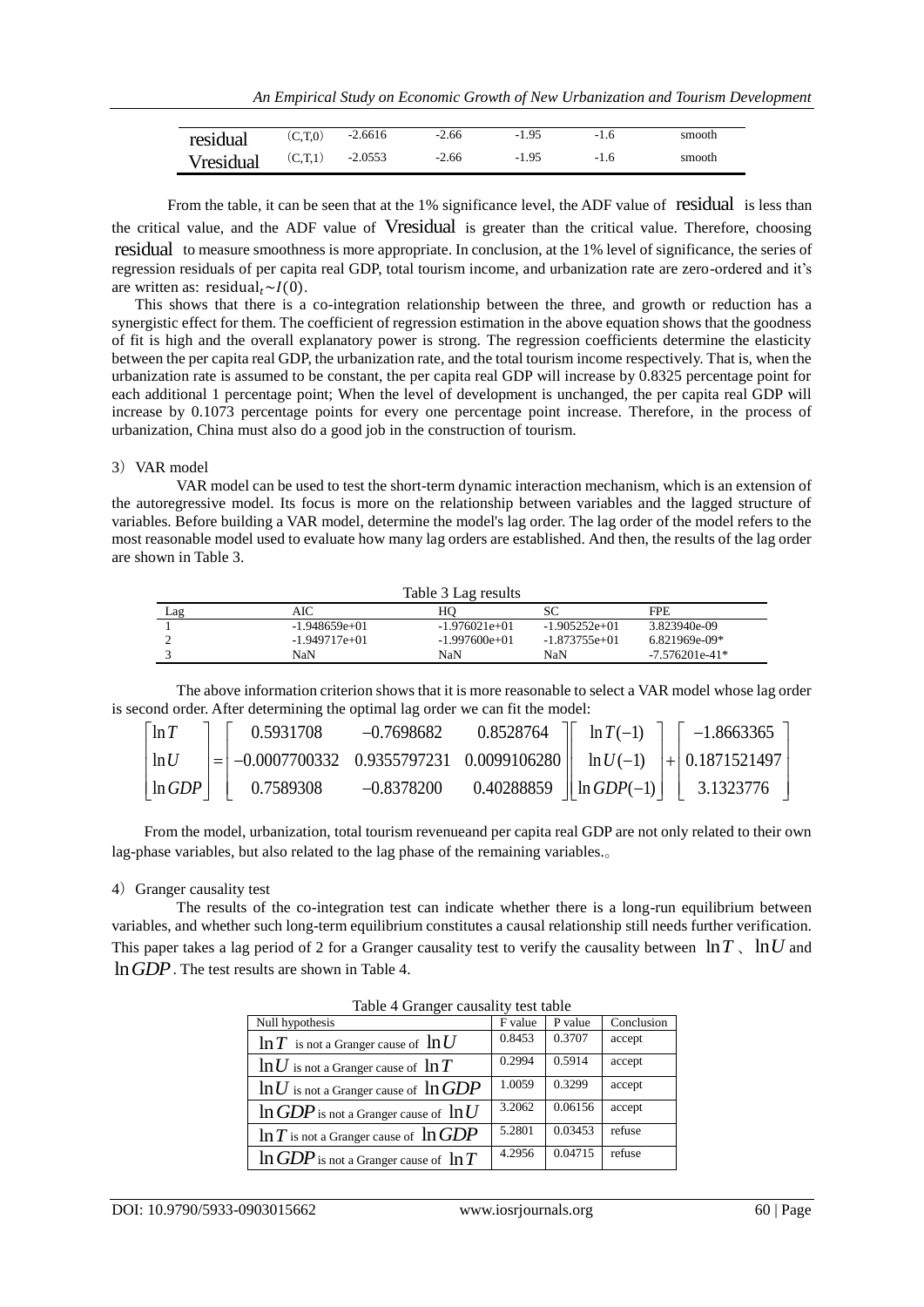Granger causality test results show that there is a two-way causal relationship between ln*T* and ln*GDP* at the 5% significance level. Besided, there is no one-way causal relationship between any two, indicating that in the long-term equilibrium relationship, it is mainly reflected in Tourism and GDP per capita promote each other and develop each other. For the level of urbanization, it shows that it can not play a direct role in the development of tourism and per capita GDP growth, but can only play an indirect role.

## 5) Impulse response function

The Granger test explores the existence of causal flow between variables in a certain direction from the perspective of statistical significance. The impulse response function can express the economic significance contained in the vector autoregressive (VAR) model more completely and finely.

First, give an impact on  $\ln T$  and  $\ln U$ , observe the response of b. The result of it is shown in figure 5,



Figure 5 the response of Figure 6The response of  $\ln GDP$  under  $\ln T \ln U$  under  $\ln GDP$ 

Figure 5 shows how the level of economic development responds to the level of tourism development after applying a positive impact to  $\ln T$ . Since the first period, it has been a positive response, indicating that tourism development has a significant role in promoting economic development throughout the period.

With the increase in the income level of urban and rural residents and the improvement of the quality of life, tourism consumption is expected to be greatly released, the scale of tourism participants will expand rapidly, and the scale of tourism industry will continue to expand. According to the forecast of the World Tourism Organization, by 2020, China will become the world's largest tourism destination, and total tourism revenue will account for 8% of GDP, and there is a large room for growth in the future. In 2017, at the 22nd General Assembly of the United Nations World Tourism Organization, Jinping Xi emphasized that China attaches great importance to the development of tourism, and tourism has contributed more than 10% to China's economy and employment. This shows that the country's emphasis on tourism.

Figure 6 shows how the economic development level responds to urbanization after applying a positive impact to  $\ln U$ . Starting from the first period, the trend gradually tended to be zero. By the fifth period, it began to respond positively, indicating that in the short term, urbanization did not play a role in promoting economic development, but in the long term, the development of urbanization was related to GDP per capita. There are still promoting effects, but the effect is not obvious. We can think that urbanization and economy are not causal, and they are phased relationships.

According to China's current economic development status, China is still a developing country. The process of urbanization has not enabled a large number of rural people to successfully gather in cities and towns to develop tertiary industries so thatthe rural population is still very large. What's more, it's not particularly significant that the urban rate has only a positive effect on economic growth, which is only 0.1073 percentage points, but it still has a positive impact on economic development and has a correlation.This connection is mainly driven by the globalization process, marketization reform, and monetization process, which have driven the economic growth in China. Specifically, during the process of urbanization, a large number of rural populations flooded into towns and cities, demanding more urban infrastructure construction; the loosening of the household registration system caused the flow of labor from agriculture to industry and commerce, and increased structural efficiency, scale effect, and division of labor efficiency; China's manufacturing and export trade markets have expanded, and China's industrialization, urbanization, and economic growth have produced synergies.After the first period, the trend tends to be 0, and there are volatility. The main reasons are: First, the household registration system still has some problems. Because the floating population does not have an urban household registration, it cannot enjoy basic urban public services linked to household registration, such as basic social insurance, minimum living guarantees, which forces migrants to increase their savings as a means of personal life protection, thus saving the residents' savings.Second, in the process of urbanization in China, a large number of rural residents have flown